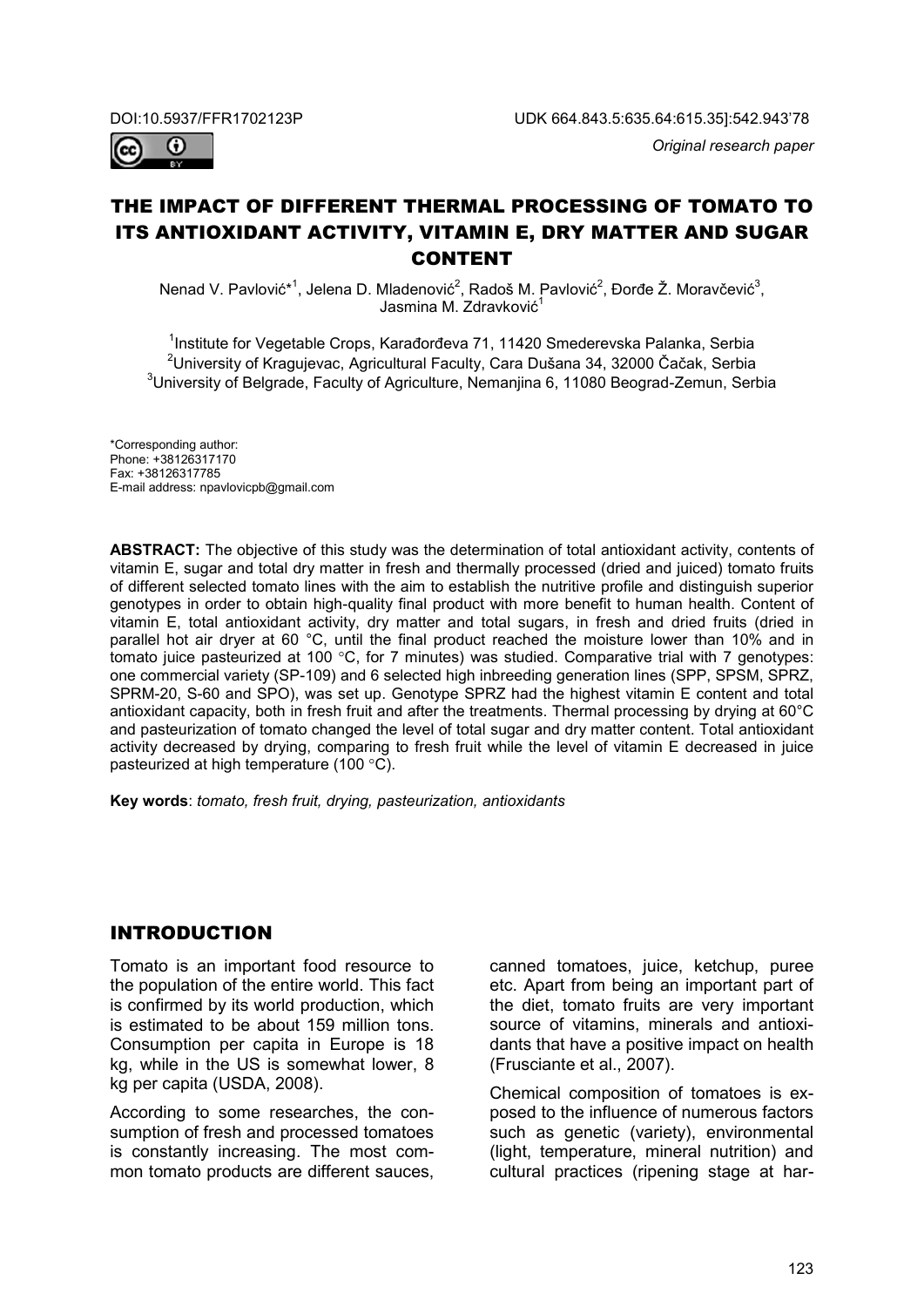vest, irrigation) (Garcia-Valverde et al., 2013).

Antioxidant capacity of tomato lies in the large number of present phytochemical compounds, as well as in their interaction. Due to the composition of phytochemical compounds, tomato has high antioxidant capacity both fresh and processed. This is the reason why tomato is often considered to be good for prevention of cancer and cardiovascular diseases. Total antioxidant capacity of tomato is influenced by many factors that take place before and after harvest. There are some contradictory results regarding the influence of processing on total antioxidant capacity. These changes of antioxidant activity in tomato products can be explained by complex and wide spectrum of biochemical components that can be changed during various kinds of processing. Total antioxidant activity of tomato consists of 83% of hydrophilic and 17% of lipophilic component (Kotíková et al., 2011, Garcia-Valverde et al*.*, 2013).

There are several steps during thermal and non-thermal industrial processing of tomato. Each of these steps was studied in detail regarding its impact to total antioxidant potential, in order to precisely determine quality factors of final product. Parallel with this study it was very important to conduct a research of identification of genotypes with high nutritive values, that breeders will suggest for commercial use and selection of healthy tomato lines (Frusciante et al., 2007).

Vitamin E is highly appreciated vitamin due to its cancer prevention properties (Dorais et al., 2007). Vitamin E belongs to lipophilic antioxidant fraction of tomato fruit. It is present in tomato fruit in two forms (α-tocopherol and γ-tocopherol) (Abushita et al., 1997). Vitamin E enables normal level of photosynthesis when tomato plant is highly stressed. Some studies imply high level of vitamin E in raw tomato (Pék et al., 2014, Abushita et al., 2000, Seybold et al., 2004).

Tomato flavor is a complex interaction of taste and odor. One of the components defining fruit taste is the sugar content. Besides that, phenolic acids and minerals in fruit impact the total flavor (Kader, 2008). Sugar content in tomato fruits is a result of physiological, metabolic and genetic processes that control the plant growth (Baldet et al., 2006, Mounet et al., 2009, Wang et al., 2009). Its accumulation in fruit is important both for nutritive value and for taste. Consumers appreciate the sweet taste of tomato fruits and the ratio of accumulated sugar and total acids determines the intensity of taste. However, the sweet taste is rarely the important criteria for selection process, while other criteria such as resistance to biotic and abiotic stress, firmness, etc. are imposed by producers (Shewfelt, 2000). In contemporary tomato selection, during last decades of  $20<sup>th</sup>$  century, much has been lost regarding the taste of tomato by introducing LSL gene in selected varieties for fresh consumption and industrial processing (Zdravković et al., 2010).

Recently, tomato selection goes toward improvement of bioactive components of tomato, which puts it among vegetables with high nutritive, even medicinal traits. Criteria for industrial tomato are different: dry matter, sugar content, total acids (Bruhn, 2002) for producing high-quality raw material for processing with minimum energy usage and preservation of biologically valuable components.

Tomato is the most common vegetable in industrial processing. High level of dry matter in tomato fruits is a desirable characteristic and one of the most important criteria in processing industry due to low energy usage, which impacts the price of the final product (Frusciante et al., 2007, Turhan and Veniz, 2009). Content of dry matter in tomato is influenced by numerous factors such as characteristics of soil, irrigation (Turhan and Veniz, 2009), organic and mineral fertilization and especially important intake of micronutrients, of which potassium is the most important.

The object of research in this study was determination of total antioxidant activity, content of vitamin E, sugar content and total dry matter in fresh and thermally processed (dried and juice) fruits of different tomato genotypes in order to study nutritive quality and select superior genotypes. Processing of these genotypes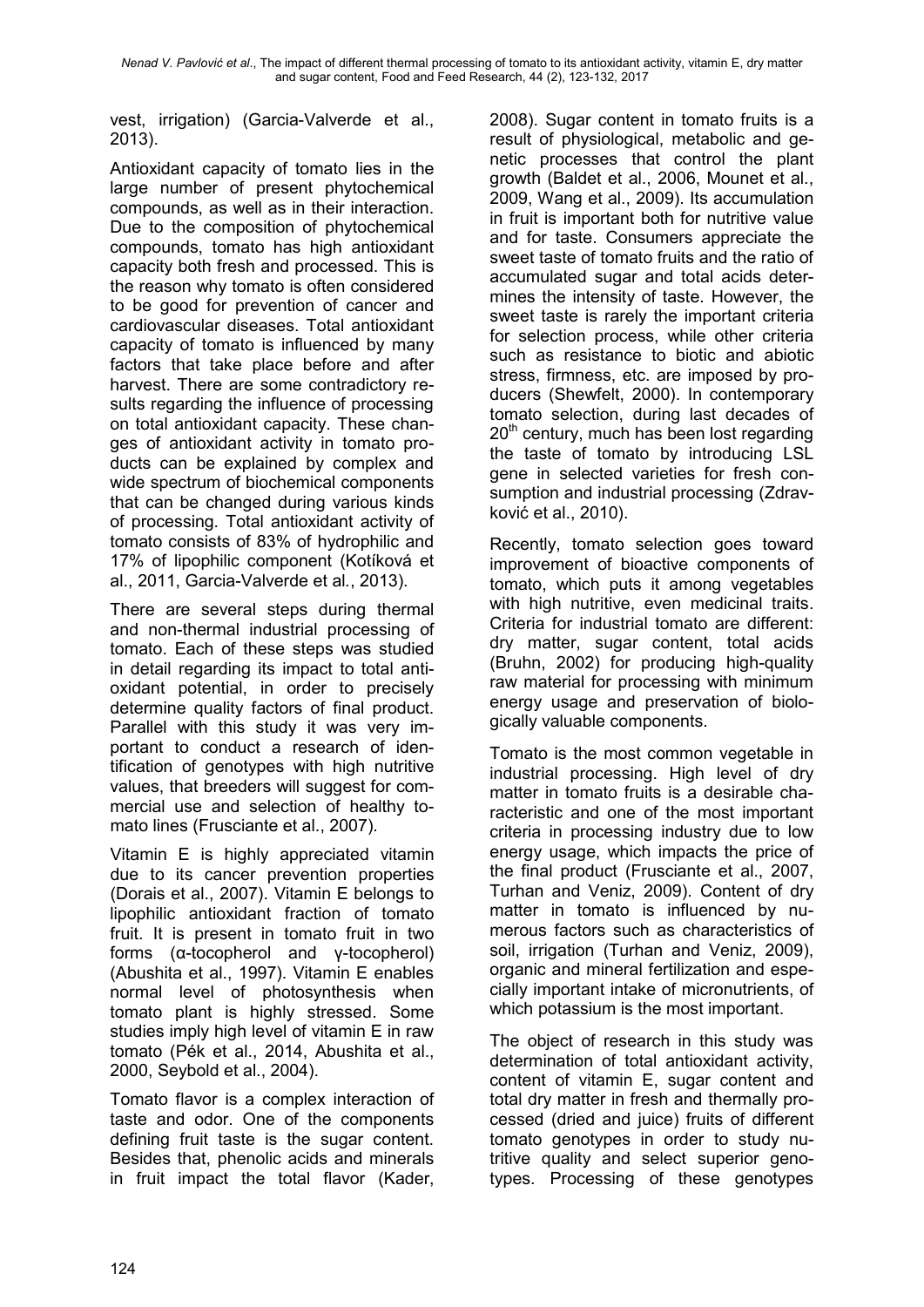would obtain more quality final product with high benefit to human health.

## MATERIAL AND METHOD

#### **Plant material**

Comparative trial was set up with 7 genotypes, one commercial variety (SP-109) and 6 selected lines (SPP, SPSM, SPRZ, SPRM-20, S-60 and SPO) of high inbreeding generation. The origin of clean lines was from different tomato selection programs for industrial processing. The trial was set up with standard procedure for growing industrial tomato, in random block system with three replications. Mature fruits were picked 45 days from fertilization when they were fully ripe.

The content of vitamin E, total antioxidant activity, dry matter weight and total sugar content, in both fresh and dried fruits (dried in parallel hot air dryer at 60 °C, until the final product obtains moisture less than 10%, (Correia, et al., 2015)) and in tomato juice (pasteurization at 100 °C, for 7 minutes).

### **Vitamin E**

Vitamin E content was determined by photometric method according to Emmerie-Engel, with FeCl<sub>3</sub> and  $\alpha$ ,  $\alpha$ '-dipyridyl, which is based on the ability of tocopherol to reduce  $Fe<sup>3+</sup>$  in  $Fe<sup>2+</sup>$  which makes intensively red colored complex with α,α' dipyridyl *(*Trajković et al*.,* 1983). The intensity of color was determined spectrophotometrically at 520-525 nm. 100 g of samples were measured and volume was made up to 100  $\text{cm}^3$  by absolute ethanol in a volumetric flask.  $5 \text{ cm}^3$  of this solution was transferred to a volumetric flask and made up to 100  $\text{cm}^3$  by absolute ethanol. 0.5 cm<sup>3</sup>, 1.0 cm<sup>3</sup>, 1.5 cm<sup>3</sup>, 2.0 cm<sup>3</sup>, 2.5  $cm<sup>3</sup>$ , and 3.0  $cm<sup>3</sup>$  were taken from the diluted sample by pipette. 0.25 cm<sup>3</sup> of α,α'dipyridyl solution and  $0.25 \text{ cm}^3$  of FeCl<sub>3</sub> solution were added to each sample. 1  $cm<sup>3</sup>$  of each solution were transferred after 2 minutes to the test tube, and the extinction at 520 nm was measured, using UV/VIS spectrophotometer.

A mixture of the reagents used in the specified amounts was used in blank experiment. The standard curve was obtained from the values of extinction and concentration.

#### **Total antioxidant activity**

Determination of total antioxidant activity by DPPH method was done spectrophotometrically (Xu et al., 2010). 8 mg of DPPH (2,2-diphenyl-1-picrylhydrazyl) were dissolved in methanol (100 mL) to give a concentration of 80 g/mL. Serial dilutions were made from the stock solution (1 mg/ml) of extract. Solutions (2 ml each) were then mixed with DPPH (2 mL) and allowed to stand for 30 minutes to any reaction occurred, and the absorption was measured at 517 nm. Ascorbic acid was used as the reference standard and dissolved in methanol to make a stock solution with the same concentration of 1 mg/ml. The control sample was prepared to contain the same volume, but without the test compound or reference antioxidants. 95% percent methanol was used as a blank. Three measurements were made.

#### **Dry matter weight**

The percentage of dry matter was determined by drying at 105 °C, until constant mass was reached. After cooling in the desiccator, percentage of dry matter was calculated from the mass difference before and after drying and the known sample mass. The weight of the sample before drying was 5.00 g. Three measurements were performed. (Cvijović and Aćamović, 2005).

### **Total sugar content**

Total sugar content was determined by applying Bertrand method, which is used for the determination of all carbohydrates with free hemiacetal groups that can reduce  $Cu^{2+}$  metal ions to  $Cu^{+}$  from Bertrand I reagent (CuSO<sub>4</sub><sup>5H<sub>2</sub>O), accor-</sup> ding to Cvijović and Aćamović (2005). The quantity of copper (I) oxide represents an equivalent amount of sugar. Bertrand solution II (Fe<sub>2</sub> (SO<sub>4</sub>) <sub>3</sub>) is than added, and the resulting precipitate of copper (I) oxide is re-transferred to the copper (II) and iron (III) is reduced to iron (II). In a more acidic environment, iron (II) ions are oxidized with  $KMnO<sub>4</sub>$  to an equivalent amount of iron (III), and manganese (VII) is reduced to manganese (II). Based on the amount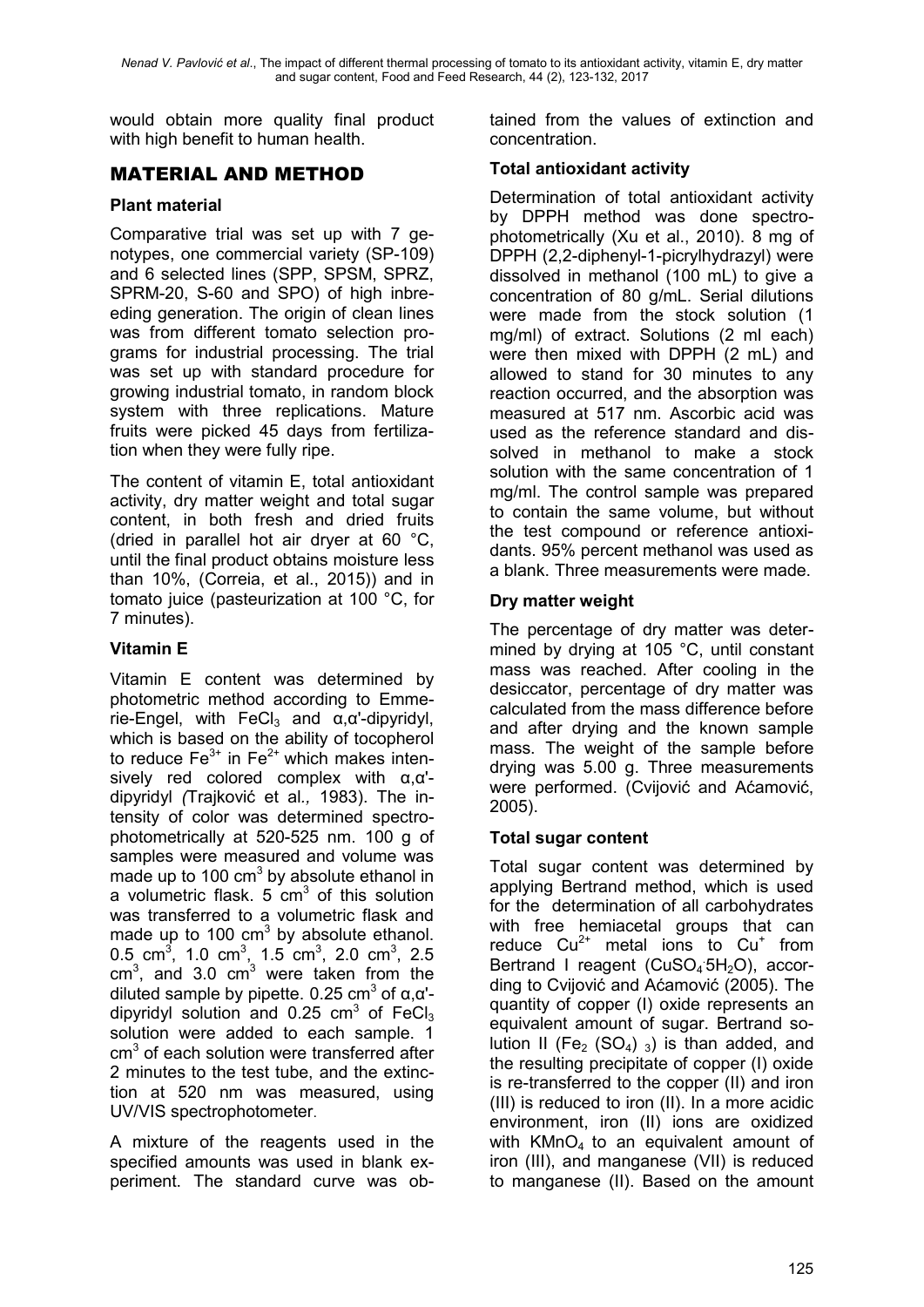of spent of KMnO4, corresponding amount of sugar was read from the table.

# **Data analysis**

Genotype differences have been determined according to ANOVA model for random block system, and the significant difference was expressed by LSD test. Differences among level of bioactive components in fresh fruits and products, ratio fresh [FW]: dried [D], fresh [FW]: juice [J] and dried [D]: juice [J] have been shown according to significant differences calculated using the Tukey's test. To test the mutual dependency of drying and pasteurization in relation to fresh fruit, model of linear trend (Njegić et al., 1991) was applied:

 $y^2 = a + bx$  $a = \overline{v} - \dot{x} \cdot b$ 

b=  $\sum x_t y_t - n \cdot \dot{x} \cdot \ddot{y} / \sum x_t^2 - n \cdot \dot{x}^2$ 

where:

 $v<sup>2</sup>$  = estimated value of dependent variable a = regression constant, or Y intercept b = regression coefficient, or slope  $x =$  given value of independent variable

# RESULTS AND DISCUSSION

# **Total antioxidant activity (TAA)**

Total antioxidant activity of fresh fruits of seven chemically analyzed genotypes ranged from 11.04+0.09 mg AA/100g (genotype S-60) to 15.05+0.07 mg AA/100g (genotype SPRZ) (Table 1). Statistically significant difference for total antioxidant activity was calculated (*LSD* test, *p* < 0.001) in fresh and thermally processed tomato fruits (dried sample and juice) among analyzed genotypes in this experiment. The influence of genotype on TAA was also found by Sahlin et al. (2004), Gonzalez-Cebrino et al. (2011), Garcia-Valverde et al. (2013). Besides the influence of genes on TAA, there are other factors, such as environmental, ripening stages, growing technology, UV-C treatment, etc. (Gonzalez-Cebrino et al., 2011, Garcia-Valverde et al., 2013).

The content of TAA during thermal processing (drying and juicing) slightly decreased compared to its content in fresh

fruits of analyzed genotypes. Content of TAA in dried fruits ranged from 10.05+0.10 mg AA/100g and 10.05+0.50 mg AA/100g (genotype SPO and SPRM-20) to 12.20+0.20 mg AA/100g (genotype SPRZ). There was a statistically significant difference among the content of TAA in fresh and dried fruits (Tukey's test, *p* < 0.005, Table 1). On the other hand, there was no statistically significant difference in its level among fresh fruits and juice, as well as among dried fruits and juice. TAA in sample juice ranged from 10.85+0.15 mg AA/100g (genotype SPP) to 14.97+0.03 mg AA/100g (genotype SPRM-20) (Table 3).

Our results are in accordance with Sahlin et al. (2004) who concluded that cooking and baking had relatively small impact to TAA in tomato, while Dewanto et al. (2002) found that during thermal processsing of tomato at 88 °C the TAA increased. Powell and Bennett, (2002) suggest that during processing of tomato, less invasive methods should be applied in order to prevent the change of its antioxidant capacity in an undesirable direction (loss).

# **Vitamin E (Tocopherol***)*

The content of vitamin E in analyzed tomato genotypes was from 0.21 mg/100g FW (genotype S-60) to 0.63 mg/100g FW (genotype SPRZ). There was a statistically significant difference (*LSD* test, *p* < 0.001) in vitamin E content in fresh and thermally processed fruits among the analyzed genotypes.

Frusciante et al. (2007) found that the level of vitamin E in tomato fruits was between 0.17-0.62 mg/100g FW, which is almost in accordance with values obtainedin this research. Variation of vitamin E depending on genotype was found by Seybold et al. (2004), Lenucci et al. (2006), Maršić et al. (2010), and Zanfini et al. (2010).

Besides the impact of genes, the content of vitamin E in tomato fruits is under influence of environmental conditions, light, ripening stage, stress intensity, irrigation and cultivation practice (Abushita et al., 2000, Seybold et al., 2004, Pék et al., 2014).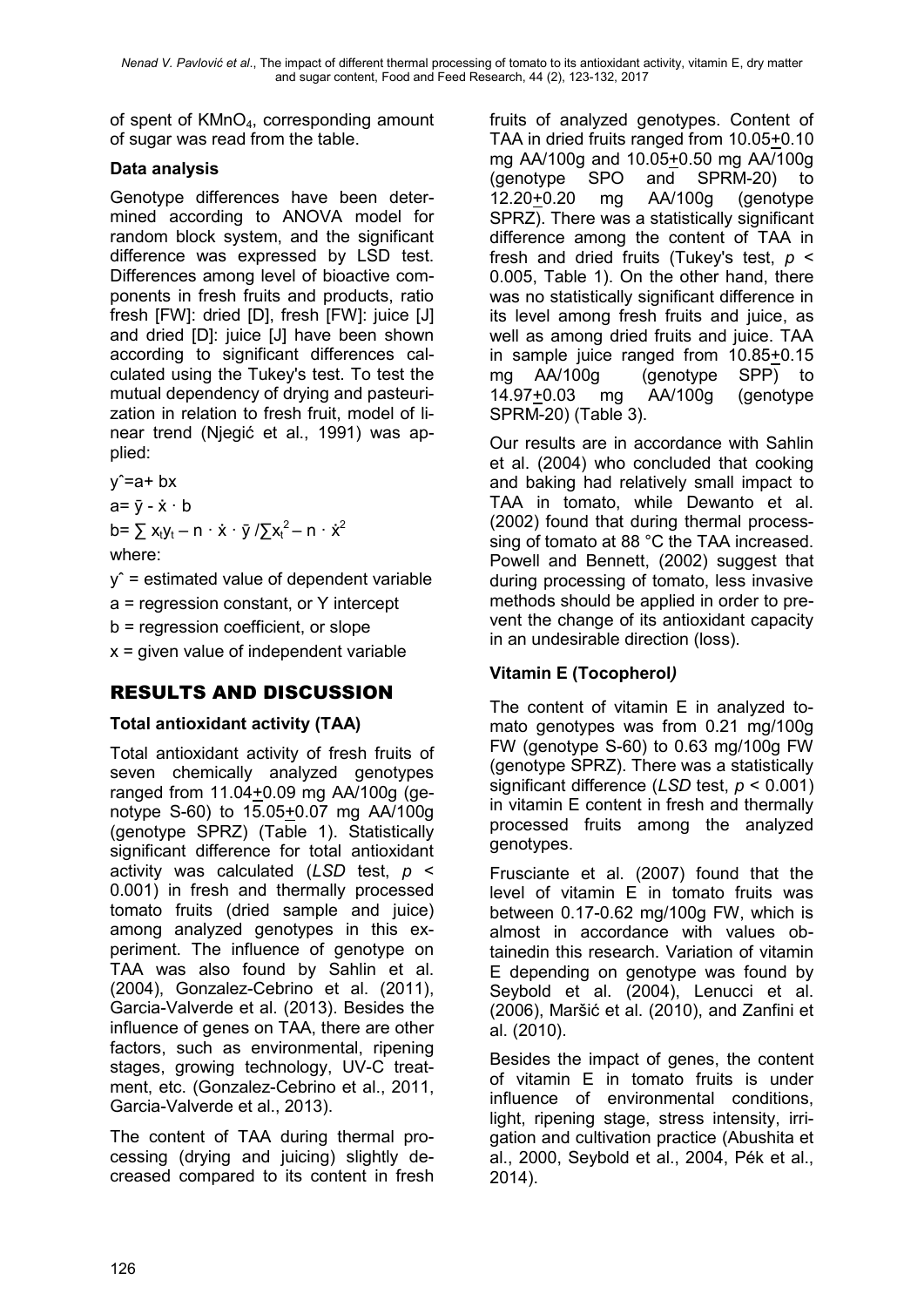During thermal processing of fruits (drying and pasteurization) vitamin E was lost. Its level in dried sample ranged from 0.14 mg/100g FW (genotype S-60) to 0.50 mg/100g FW (genotype SPRZ). Statistically significant difference (Tukey's test, *p*  < 0.005) was determined in its loss only between the fresh fruits and juice. Vitamin E content in juice spanned from 0.08 mg/100g FW (genotype S-60) to 0.33 mg/100g FW (genotype SPRZ) (Table 2). Loss of vitamin E during thermal processing was also reported by Abushita et al. (2000). Wang et al. (2009) found that temperatures and duration of thermal processing can increase the level of tocopherol (160 °C, 20 minutes). The authors explained that there are temperatures that destroy cell walls causing a better release of tocopherol from tomato fruits.

Traits of vitamin E during thermal processing were studied by Seybold et al (2004). They concluded that during short, high temperature treatments, the level of vitamin E increased in juice. On the other hand, during long lasting treatments with high temperatures, the level of vitamin E decreased in the product. Lavelli et al. (2013) found that the level of tocopherol depends on level of drying and water content in dried product. The general conclusion was that hydrophilic antioxidants were stable for samples in the glassy state, but were unstable for samples in the rubbery state. In contrast, the lipophilic antioxidants (lycopene and tocopherol) were mostly unstable for samples in the glassy state. In our research, the level of vitamin E slightly decreased in dried sample in comparison to fresh fruits, but not significantly. If the level of drying was determined according to Lavelli et al. (2013) than it would be a glassy drying phase (Table 2).

### **Dry matter weight**

Seven analyzed genotypes of industrial tomato in this study showed that the dry matter weight in fresh fruits ranged from 4.25% (genotype SPP) to 5.20% (genotype SPSM). Among the analyzed genotypes there was a statistically significant difference in dry matter content both in fresh fruits and in final products (dry

sample and juice) (*LSD* test,  $p < 0.001$ ) (Table 3). Differences in dry matter content in different genotypes were reported by Turhan and Seniz (2009). In their study, dry matter in fresh tomato fruits ranged from 3.83% to 7.00%, which is similar to the findings from this study. Similar results were also found by Majkowska et al. (2008).

After thermal processing of fresh fruits, statistically significant difference of dry matter content was determined between fresh and dried fruits and juice, while there was no difference between juice and fresh fruits (Tukey's test,  $p < 0.005$ ). This difference was high for dried samples and ranged from 16.25% (genotypes S-60, SPRZ) to 19.05% (genotype SPSM). Koh et al. (2010) found no statistical difference between fresh tomato and juice processed at 100 °C for 5 min, there was no statistically significant difference, which was in accordance with results of Sahlin et al. (2004). They studied different ways of thermal processing of tomato and found that they did not impact the content of total dry matter weight.

### **Total sugar content**

Total sugar content in fresh fruits of the analyzed genotypes ranged from 3.45% (genotype SPSM) to 4.25% (genotype SPRM-20). Among the analyzed genotypes there was a statistically significant difference in total sugar content between fresh and processed (dried and juiced) tomato fruits (*LSD* test, *p* < 0.001). Thermal processing (drying, juicing) of tomato genotypes in this study showed statistically significant difference (Tukey's test, *p* < 0.005) among total sugar content in fresh and dried fruits and also tomato juice (Table 4).

Ganeva and Pevicharova (2015) in their research found that the sugar level ranged from 3.01% to 4.73%, depending on genotype, which coincides with the results of this study. Turhan and Seniz (2009) studied variability of sugar content in different genotypes and found lower values, spanning over 1.67%-3.73%. Dependence of sugar levels in tomato fruits on genotype was reported by Turhan and Seniz (2009) and Gautier et al. (2010). However, sugar content is a complex multigene trait,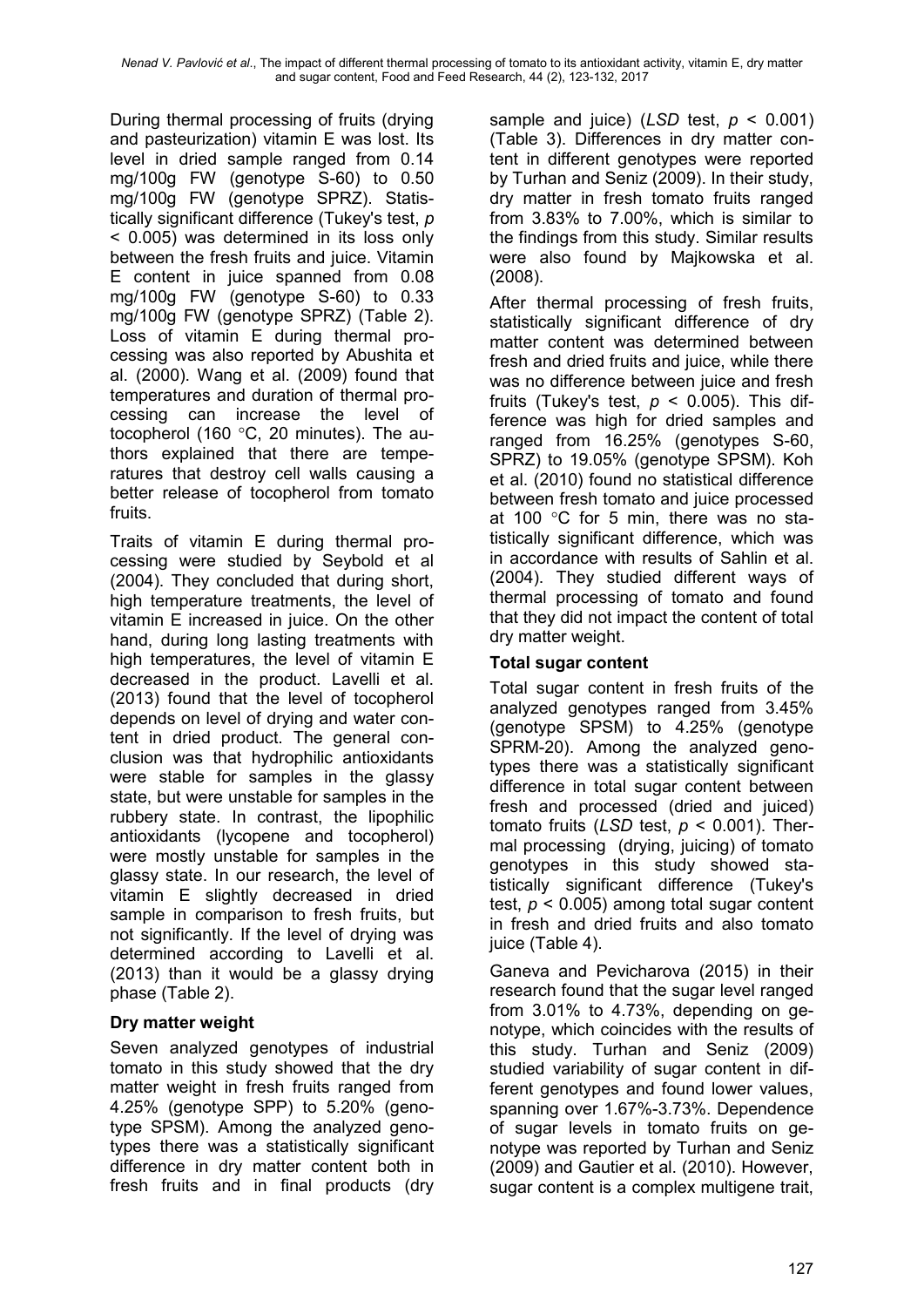*Nenad V. Pavlović et al*., The impact of different thermal processing of tomato to its antioxidant activity, vitamin E, dry matter and sugar content, Food and Feed Research, 44 (2), 123-132, 2017

under the influence of physiological, metabolic and genetic processes (Ho and Hewitt, 1986; Baldet et al., 2006; Mounet et al., 2009; Wang et al., 2009) and also under the environmental influence (Hartl, 2011). Some genotypes have great gene potential for sugars, however its realization depends on pre- and postharvest factors. The pre-harvest environment factors are day length, temperature, irrigation, fertilization etc. (Dorais et al., 2008). Postharvest practices such as harvest time and storage conditions impact the sugar profile in fruits (Kader, 1986). Crucial condition for fruits for industrial processing is a proper harvest time (Reid, 2002). Sugar content in fruits is increased in late phases of ripening (Carrari et al., 2006), while the harvest of non-mature fruits limits the sugar content and causes postharvest degradation of starch as a main source of carbohydrates (Balibrea et al., 2006). Besides higher accumulation of sugars, harvest in later ripening phases is not practical since fruits are usually damaged and have short shelf life (Reid, 2002; Watkins, 2006; Toivonen, 2007), whereby the question of economic viability and quality of raw material that will be used forrefining processes arises. It is a known fact that the tomato is a plant with fruits that have a climacteric peak in maturation process. Therefore the fruits are still continuing with the accumulation of sugar after harvesting (Kays and Paull, 2004). Mutual relations in the loss of the tested antioxidant complex, vitamin E and total sugars in all genotypes after thermal processing were evaluated and conclusions were drawn.

Antioxidant complex was lost with thermal processing linearly, with the coefficient of determination  $R^2 = 0.8613$  (dried-juicedfresh fruits). The value of the coefficient  $R^2$ proved the adequacy of linear tendency. It was different with the loss of vitamin E during processing.

#### **Table 1.**

Total antioxidant activity (TAA) of various tomato genotypes in fresh, dried and juice sample expressed as mg AA/100g

|                     |                | TAA (mg AA/100g)    |                |                 |                        |                                            |
|---------------------|----------------|---------------------|----------------|-----------------|------------------------|--------------------------------------------|
| Tomato<br>sample    | Fresh<br>(FW)  | <b>Dried</b><br>(D) | Juice<br>(J)   | Tukey's<br>test | <b>Ratio</b><br>FW:D:J | <b>Significant</b><br>$P < 0.01$ ;<br>0.05 |
| SP-109              | $13.05 + 0.17$ | $10.27 + 0.25$      | $12.75 + 0.20$ | 2.061           | FW:D                   | $\star$                                    |
| <b>SPP</b>          | 11.05+0.23     | $10.34 + 0.25$      | $10.85 + 0.15$ | 0.3143          | FW:J                   | ns                                         |
| <b>SPSM</b>         | $14.15 + 0.17$ | 12.05+0.20          | 14.00+0.05     | $-1.747$        | D:J                    | ns                                         |
| <b>SPRZ</b>         | 15.05+0.07     | $12.20 + 0.20$      | 14.97+0.03     |                 |                        |                                            |
| SPRM-20             | $13.25 + 0.03$ | $10.05 + 0.50$      | $12.05 + 0.05$ |                 |                        |                                            |
| $S-60$              | 11.04+0.09     | $10.20 + 0.20$      | 11.00+0.05     |                 |                        |                                            |
| <b>SPO</b>          | 12.00+0.15     | $10.05 + 0.10$      | $11.77 + 0.10$ |                 |                        |                                            |
| LSD <sub>0.05</sub> | 0.447          | 0.512               | 0.717          |                 |                        |                                            |
| LSD <sub>0.01</sub> | 0.627          | 0.717               | 1.005          |                 |                        |                                            |

#### **Table 2.**

Vitamin E (Tocopherol) content expressed in mg/100g FW of various tomato genotypes in fresh, dried and juice sample

| Vitamin E (mg/100g FW) |               |               |               |         |               |                    |
|------------------------|---------------|---------------|---------------|---------|---------------|--------------------|
| Tomato                 |               |               |               | Tukey's | <b>Ratio</b>  | <b>Significant</b> |
| sample                 | Fresh         | <b>Dried</b>  | Juice         | test    | <b>FW:D:J</b> | $P < 0.01$ ; 0.05  |
|                        | (FW)          | (D)           | (J)           |         |               |                    |
| SP-109                 | $0.44 + 0.03$ | $0.31 + 0.02$ | $0.22 + 0.03$ | 0.1286  | FW:D          | ns                 |
| <b>SPP</b>             | $0.25 + 0.01$ | $0.15 + 0.05$ | $0.09 + 0.06$ | 0.2086  | FW:J          | $\star$            |
| <b>SPSM</b>            | $0.52 + 0.06$ | $0.35 + 0.06$ | $0.28 + 0.05$ | 0.08    | D:J           | ns                 |
| <b>SPRZ</b>            | $0.63 + 0.05$ | $0.50 + 0.01$ | $0.33 + 0.09$ |         |               |                    |
| SPRM-20                | $0.47 + 0.03$ | $0.28 + 0.08$ | $0.24 + 0.01$ |         |               |                    |
| $S-60$                 | $0.21 + 0.02$ | $0.14 + 0.02$ | $0.08 + 0.07$ |         |               |                    |
| <b>SPO</b>             | $0.32 + 0.01$ | $0.21 + 0.01$ | $0.14 + 0.06$ |         |               |                    |
| LSD <sub>0.05</sub>    | 0.042         | 0.034         | 0.041         |         |               |                    |
| LSD <sub>0.01</sub>    | 0.058         | 0.048         | 0.057         |         |               |                    |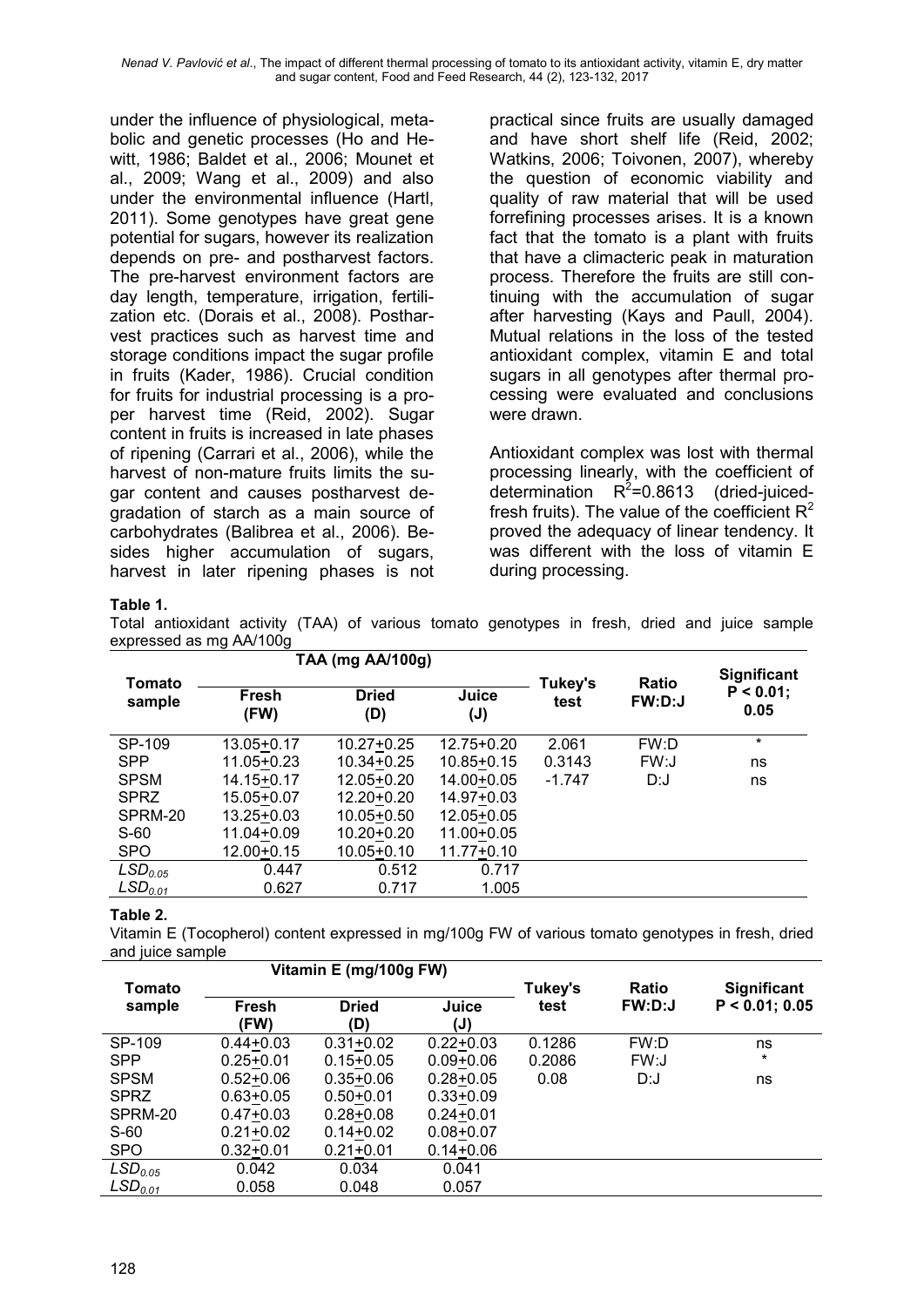*Nenad V. Pavlović et al*., The impact of different thermal processing of tomato to its antioxidant activity, vitamin E, dry matter and sugar content, Food and Feed Research, 44 (2), 123-132, 2017

| Total solid content (%) |               |                |                |          |               |                    |
|-------------------------|---------------|----------------|----------------|----------|---------------|--------------------|
| Tomato                  |               |                |                | Tukey's  | <b>Ratio</b>  | <b>Significant</b> |
| sample                  | Fresh         | <b>Dried</b>   | Juice          | test     | <b>FW:D:J</b> | $P < 0.01$ ; 0.05  |
|                         | (FW)          | (D)            | $(\mathsf{J})$ |          |               |                    |
| SP-109                  | $4.70 + 0.02$ | $18.25 + 0.04$ | $3.70 + 0.05$  | $-12.82$ | FW:D          | $***$              |
| <b>SPP</b>              | $4.25 + 0.09$ | 18.05+0.05     | $3.78 + 0.04$  | 0.3286   | FW:J          | ns                 |
| <b>SPSM</b>             | $5.20 + 0.07$ | 19.05+0.07     | $4.98 + 0.08$  | 13.15    | D:J           | $***$              |
| <b>SPRZ</b>             | $4.55 + 0.03$ | $16.25 + 0.04$ | $4.20 + 0.09$  |          |               |                    |
| SPRM-20                 | $4.78 + 0.05$ | 18.05+0.02     | $4.64 + 0.05$  |          |               |                    |
| $S-60$                  | $4.95 + 0.05$ | $16.25 + 0.07$ | $4.88 + 0.03$  |          |               |                    |
| <b>SPO</b>              | $4.75 + 0.01$ | $17.00 + 0.01$ | $4.70 + 0.02$  |          |               |                    |
| LSD <sub>0.05</sub>     | 0.034         | 0.740          | 0.220          |          |               |                    |
| LSD <sub>0.01</sub>     | 0.06          | 1.037          | 0.308          |          |               |                    |

#### **Table 3.**  Dry matter weight (%) of various tomato genotypes in fresh, dried and juice sample

#### **Table 4.**

Total sugar content (%) of various tomato genotypes in fresh, dried and juice sample

|                       | Total sugar content (%) |                |                |                     |               |                    |
|-----------------------|-------------------------|----------------|----------------|---------------------|---------------|--------------------|
| Tomato                |                         |                |                |                     | Ratio         | <b>Significant</b> |
| sample                | Fresh                   | <b>Dried</b>   | Juice          | <b>Tukey's test</b> | <b>FW:D:J</b> | P < 0.01; 0.05     |
|                       | (FW)                    | (D)            | $(\mathsf{J})$ |                     |               |                    |
| SP-109                | $3.89 + 0.01$           | $10.01 + 0.04$ | $3.80 + 0.08$  | $-5.829$            | FW:D          | $***$              |
| <b>SPP</b>            | $4.05 + 0.03$           | $10.60 + 0.01$ | $4.00 + 0.06$  | 0.08                | FW:J          | ns                 |
| <b>SPSM</b>           | $3.45 + 0.09$           | $8.66 + 0.06$  | $3.35 + 0.02$  | 5.909               | D:J           | $***$              |
| <b>SPRZ</b>           | $4.05 + 0.07$           | $10.38 + 0.03$ | $4.00 + 0.02$  |                     |               |                    |
| SPRM-20               | $4.25 + 0.03$           | $8.74 + 0.02$  | $4.25 + 0.09$  |                     |               |                    |
| $S-60$                | $4.05 + 0.01$           | $9.63 + 0.01$  | $4.00 + 0.08$  |                     |               |                    |
| <b>SPO</b>            | $3.92 + 0.07$           | $10.44 + 0.05$ | $3.70 + 0.01$  |                     |               |                    |
| LSD <sub>0.05</sub>   | 0.582                   | 1.570          | 0.093          |                     |               |                    |
| $\mathsf{LSD}_{0.01}$ | 0.816                   | 2.202          | 0.131          |                     |               |                    |



Figure 1. Mutual impact of drying and juicing with pasteurization on the changes of antioxidant complex (A), vitamin E (B) and total sugar (C)

### **CONCLUSION**

Obtaining quality in the final product is closely linked with the quality of raw material, i.e. fresh fruits. This study indicated that the total antioxidant activity, vitamin E, sugar and total dry matter content depended on the selected varieties. Thermal proces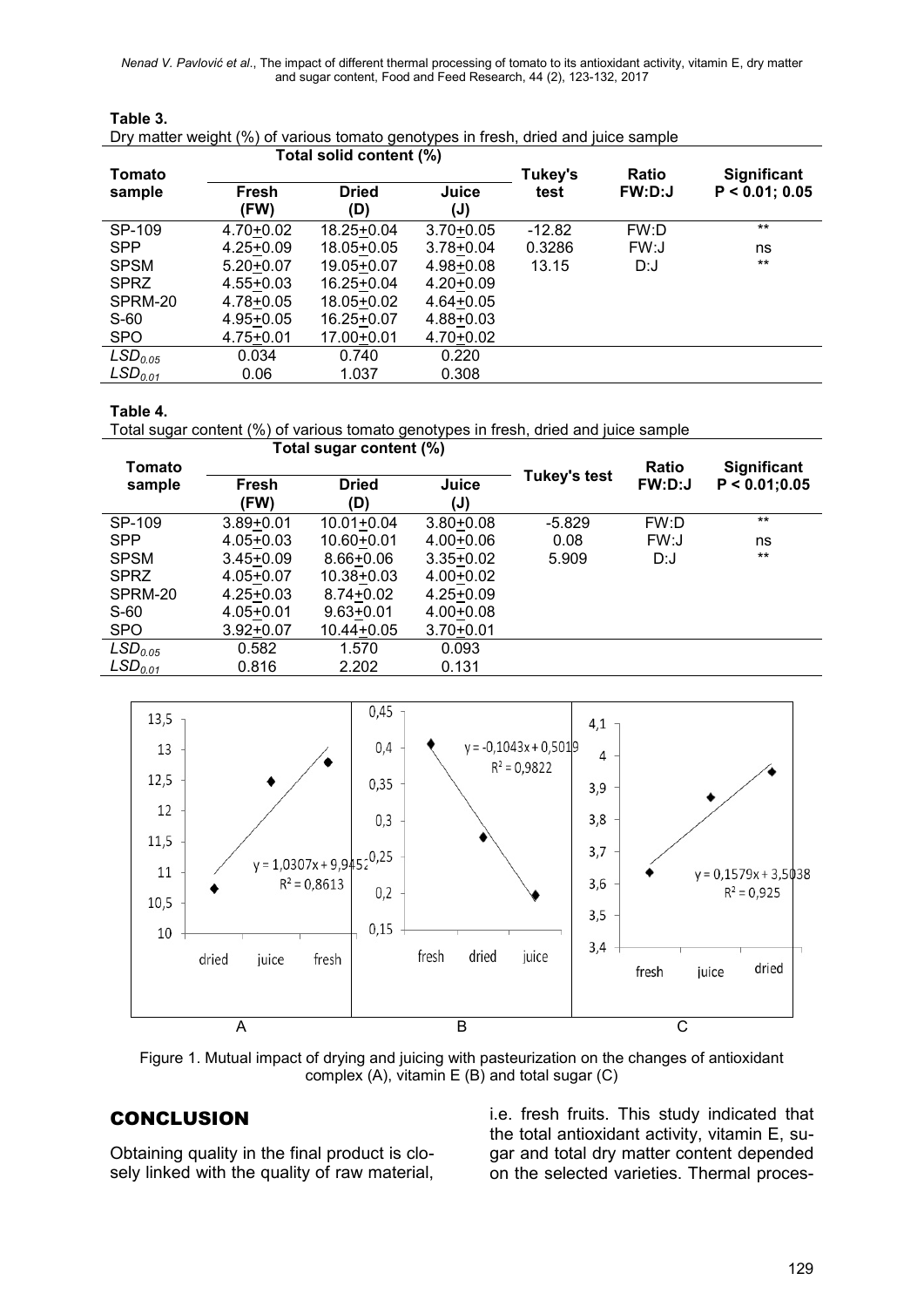*Nenad V. Pavlović et al*., The impact of different thermal processing of tomato to its antioxidant activity, vitamin E, dry matter and sugar content, Food and Feed Research, 44 (2), 123-132, 2017

sing of tomato fruits by drying at 60 °C and juicing followed by pasteurization influenced the total sugar and total dry matter content. The total antioxidant activity decreased during drying in comparison to fresh fruits and the content of vitamin E was reduced by juicing at higher temperatures (100 °C). Genotype SPRZ had the highest vitamin E content and total antioxidant capacity, both in fresh sample and after the thermal treatments. Selection of superior genotypes and accumulation of nutrients through breeding programs can improve the quality of the final product and contribute to its greater "prohealth" potential and impact.

#### *ACKNOWLEDGEMENTS*

This study was supported by the Serbian Ministry of Education, Science and Technological Development: Project No. TR31059 (Integrating Biotechnology Approach in Breeding Vegetable Crops for Sustainable Agricultural Systems).

### REFERENCES

- 1. Abushita, A.A., Hebshi, E.A., Daood, H.G., Biacs, P.A. (1997). Determination of antioxidant vitamins in tomatoes. *Food Chemistry, 60,* 207- 212.
- 2. Abushita, A.A., Daood, H.G., Biacs P.A. (2000). Change in carotenoids and antioxidant vitamins in tomato as a function of varietal and technological factors. *Journal of Аgricultural and F*ood *Chemistry*, *48,* 2075–2081.
- 3. Baldet, P., Hernould, M., Laporte, F., Mounet, F., Just, D., Mouras, A., Chevalier, C., Rothan, C. (2006). The expression of cell proliferationrelated genes in early developing flowers is affected by a fruit load reduction in tomato plants. *Journal of Experimental Botany, 57,* 961–970.
- 4. Balibrea, M.E., Martinez-Andujar, C., Cuartero, J., Bolarin, M.C., Perez-Alfocea, F. (2006). The high fruit soluble sugar content in wild *Lycopersicon* species and their hybrids with cultivars depends on sucrose import during ripening rather than on sucrose metabolism. *Functional Plant Biology, 33,* 279–288.
- 5. Bruhn, C.M. (2002). Consumer Issues in Quality and Safety  $(3<sup>rd</sup>$  ed.), University of California, Agricultural and Natural Resources, Oakland.
- 6. Carrari, F., Baxter, C., Usadel, B., Urbanczyk-Wochniak, E., Zanor, M.I., Nunes-Nesi, A., Nikiforova, V., Centero, D., Ratzka, A., Pauly, M., Sweetlove, L.J., Fernie, A.R. 2006. Integrated analysis of metabolite and transcript levels reveals the metabolic shifts that underlie tomato fruit development and highlight

regulatory aspects of metabolic network behavior. *Plant Physiology*, 142, 1380–1396.

- 7. Correia, A.F.K., Loro, A.C., Zanatta, S., Spoto, M.H.F., Vieira, T.M F.S. (2015). Effect of temperature, time, and material thickness on the dehydration process of tomato. *International Journal of Food Science*, Article ID 970724, 7 pages, doi:10.1155/2015/970724.
- 8. Cvijović M., Aćamović-Đoković, G. (2005). Praktikum iz biohemije, Agronomski fakultet, Čačak.
- 9. Dewanto, V., Wu, X., Adom K.K., Liu, R.H. (2002). Thermal processing enhances the nutritional value of tomatoes by increasing total antioxidant activity. *Journal of Agricultural and Food Che*mistry, *50*, 3010-3014.
- 10. Dorais, M., Ehret D.L., Papadopoulos A.P. (2008). Tomato (*Solanum lycopersicum*) health components: from the seed to the consumer. *Phytochemistry Reviews*, *7*, 231–250.
- 11. Frusciante, L., Carli, P. Ercolano, M.R. (2007). Antioxidant nutritional quality of tomato. *Molecular Nutrition* & *F*oo*d Research*, *51* (5), 609–617.
- 12. Ganeva, D., Pevicharova G. (2015). Kopnezh F1 *–* New Tomato Hybrid for Fresh Consumption and Processing. *Plant Science*, *LII* (1), 74-79.
- 13. Garcia-Valverde, V., Navarro-Gonzales, I., Garƈıa-Alonso J., Periago M.J. (2013). Antioxidant bioactive compounds in selected industrial processing and fresh consumption tomato cultivars. *Food and Bioprocess Technology*, *6* (2), 391–402.
- 14. Gautier, H., Lopez-Lauri, F., Massot, C., Murshed, R., Marty, I., Grasselly, D., Keller, C., Sallanon H., Genard, M. (2010). Impact of ripening and salinity on tomato fruit ascorbate content and enzymatic activities related to ascorbate recycling. *Functional Plant Science and Biotechnology*, *4*, 66–75.
- 15. Gonzalez-Cebrino F., Lozano, M., Ayuso, M.C., Bernalte, M.J., Vidal-Aragon M.C., Gonzalez-Gomez D. (2011). Characterization of traditional tomato varieties grown in organic conditions. *Spanish Journal of Agricultural Research*, *9* (2), 444-452.
- 16. Hartl, D.L. (2011). Essential Genetics: A Genomics Perspective, 5th Ed., Jones & Bartlett, Sudbury, MA.
- 17. Ho, L.C., Hewitt, J.D. (1986). Fruit development. In *The tomato crop.* Eds. J.G.*,* Atherton*,*  J. Rudich, Chapman and Hall, New York, 201- 240.
- 18. Kader, A.A. (1986). Effects of postharvest handling procedures on tomato quality. *Acta Horticulturae*, *190*, 209–221.
- 19. Kader, A.A. (2008). Flavor quality of fruits and vegetables.*Journal of the* S*cience of Food and Agriculture*, *88*, 1863–1868.
- 20. Kays, S.J., Paull R.E. (2004). Metabolic Processes in Harvested Products, Exon Press, Athens, GA.
- 21. Koh, J.H., Kim, Y., Oh, J.H. (2010). Chemical characterization of tomato juice fermented with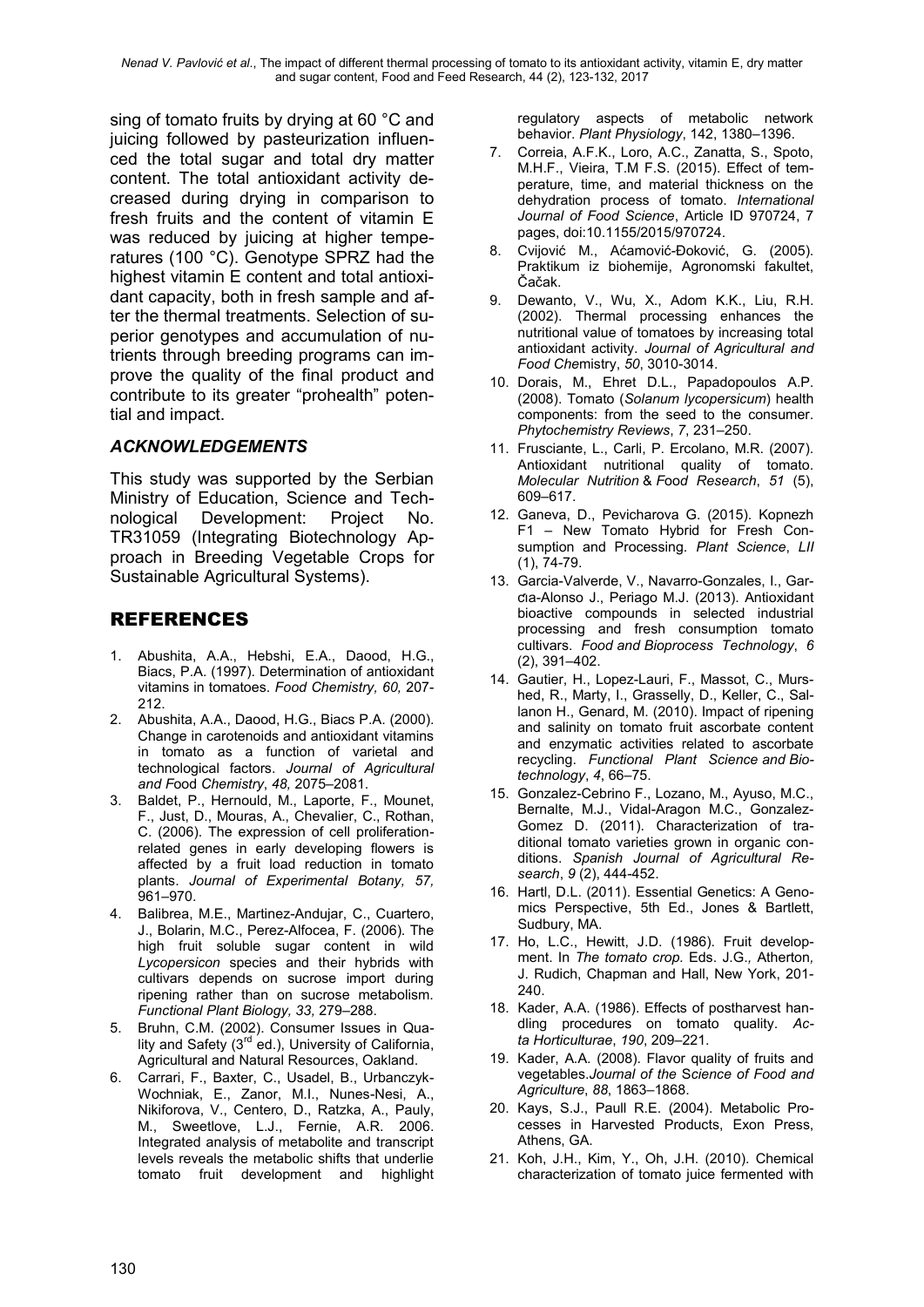bifidobacteria. *Journal of Food Science*, *75* (5), 428-432.

- 22. Kotíková, Z., Lachman, J., Hejtmánková A., Hejtmánková, K. (2011). Determination of antioxidant activity and antioxidant content in tomato varieties and evaluation of mutual interactions between antioxidants. *LWT – Food Science and Technology, 44*, 1703–1710.
- 23. Lavelli, V., Kerr, W., Sri Harsha, P.S. (2013). Phytochemical stability in dried tomato pulp and peel as affected by moisture properties. *Journal of Agricultural and Food Chemistry*, *61* (3), 700- 707.
- 24. Lenucci, M.S., Cadinu, D., Taurino M., Piro, G. Dalessandro, G. (2006). Antioxidant composition in cherry and high-pigment tomato cultivars. *Journal of Agricultural and Food Chemistry*, *54*, 2606–2613.
- 25. Majkowska-Godomska, J., Francke A., Wierzbicka B. (2008). Effect of soil substrate on the chemical composition of fruit of some tomato cultivars grown in an unheated plastic tunnel. *Journal of Elementology*, *13* (2), 261-268.
- 26. Maršić, N.K., Sircelj, H., Kastelec, D. (2010). Lipophilic antioxidants and some carpometric characteristics of fruits often processing tomato varieties, grown in different climatic conditions. *Journal of Agricultural and Food Chemistry*, *58*, 390–397.
- 27. Mounet, F.*,* Moing, A*.,* Garcia, V.*,* Petit, J.*,*  Maucourt, M.*,* Deborde, C.*,* Bernillon, S.*,* Le Gall, G.*,* Colquhoun M., Defernez, M.*,* Giraudel, J.L.*,* Rolin, D.*,* Rothan, C.*,* Lemaire*-*Chamley, M. (2009). Gene and metabolite regulatory network analysis of early developing fruit tissues highlights new candidate genes for the control of tomato fruit composition and development. *Plant Physiology*, *149*, 1505–1528.
- 28. Njegić, R., Žižić, M., Lovrić, M., Pavličić, D. (1991). Osnovi starističke analize, III izdanje, Savremena administracija, Beograd.
- 29. Pék Z., Szuvandzsiev, P., Daood, H., Neményi A., Helyes L. (2014). Effect of irrigation on yield parameters and antioxidant profiles of processing cherry tomato. *Central E*uropean *Journal of Biology*, *9* (4), 383-395.
- 30. Powell, A.L.T., Bennett, A.B. (2002). Tomato. In *Fruit and vegetable biotechnology*. Ed. V. Valpuestra, Woodhead Publisher Limited, Cambridge, England,185-221.
- 31. Reid, M.S. (2002). Maturation and maturity indices. University of California, Agriculture and Natural Resources Publication 3311, Oakland.
- 32. Sahlin E., Savage, G.P., Lister, C.E. (2004). Investigation of the antioxidant properties of tomatoes after processing. *Journal of Food Composition and Analysis*, *17*, 635–647.
- 33. Seybold, C., Frohlich, K., Bitsch, R., Otto, K., Bohm, V. (2004). Changes in contents of carotenoids and vitamin E during tomato processing. *Journal of Agricultural and Food Chemistry*, *52*, 7005-7010.
- 34. Shewfelt, R.L. (2000). Consumer friendly specifications for a global marketplace. *Food Australia, 52*, 311–314.
- 35. Toivonen, P.M.A. (2007). Fruit maturation and ripening and their relationship to quality. *Stewart Postharvest Rev*iew, *3*, 1–5.
- 36. Trajković, J., Baras, J., Mirić, M., Šiler, S. (1983). Analiza životnih namirnica, Beograd.
- 37. Turhan, A., Veniz, S. (2009). Estimation of certain chemical constituents of fruits of selected tomato genotypes grown in Turkey. *African Journal of Agricultural Research*, *4* (10), 1086- 1092.
- 38. (USDA) U.S. Department of Agriculture (2008). Economic research service - Tomatoes. Assessed from *http://www.ers.usda.gov*.
- 39. Wang, H., Schauer, N., Usadel, B., Frasse, P., Zouine, M., Hernould, M., Latche, A., Pech, J.C., Fernie A.R., Bouzayen, M. (2009). Regulatory features underlying pollination-dependent and -independent tomato fruit set revealed by transcript and primary metabolite profiling. *Plant Cell, 21*, 1428–1452.
- 40. Watkins, C.B. (2006). The use of 1-methylcyclopropene (1-MCP) on fruits and vegetables. *Biotechnology Advances*, *24*, 389–409.
- 41. Xu, F., Li, L., Huang, X., Cheng, H., Wang, Y., Cheng, S. (2010). Antioxidant and antibacterial properties of the leaves and stems of *Premna microphylla*. *Journal of Medicinal Plants Research*, *4* (23), 2544-2550.
- 42. Zanfini, A., Corbini, G., la Rosa, C., Dreassi, E. (2010). Antioxidant activity of tomato lipophilic extracts and interactions between carotenoids and tocopherol in synthetic mixtures," *LWT-Food Science* and *Technology*, *43* (1), 67–72.
- 43. Zdravković, J., Pavlović, N., Girek, Z., Zdravković, M., Cvikić, D. (2010). Characteristics important for organic breeding of vegetable crops. *Genetika*, *42*, 223-233.